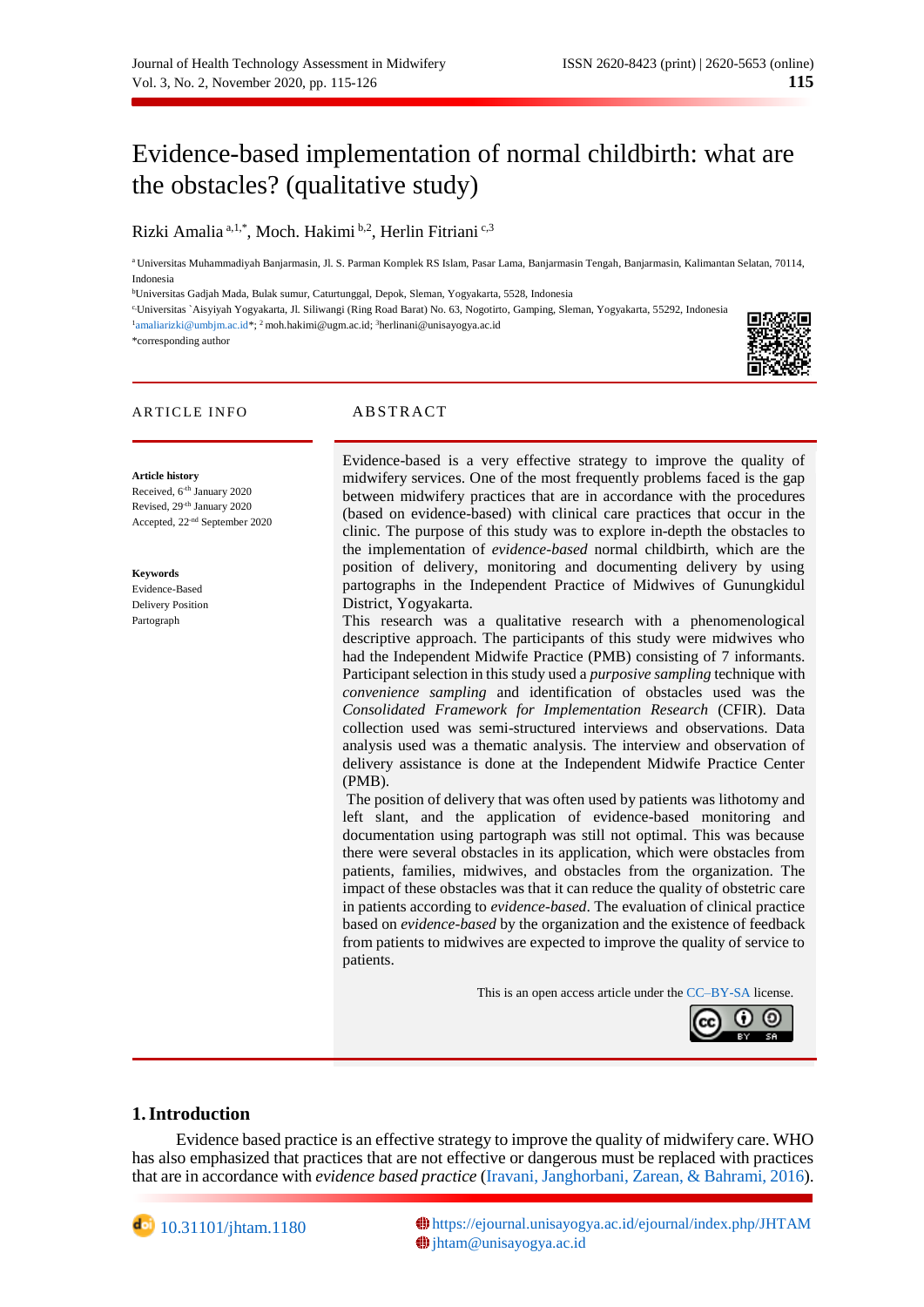One of the most common problems in health service research is the gap between evidencebased practice guidelines and the implementation of clinical care practices. Studies in the United States and the Netherlands show that 30% -40% of patients get clinical care that is not following evidence-based, while 20% or more patients get the treatment that is not needed or potentially dangerous for patients [\(Grol & Wensing, 2004\)](#page-10-1). Other research states that there are still many developing countries using ineffective practices during delivery, while effective practices are not implemented as care interventions for patients [\(Shaban, Hatamleh, Khresheh, & Homer, 2011\)](#page-11-0).

The results of the study by [Shaban et al \(2011\)](#page-11-0) show that some ineffective practices are still used in normal childbirth which are augmentation in labor (95%), episiotomy with varying degrees of laceration without indication (37%), continuous external monitoring of the fetus (77%), families are not permitted to accompany maternity to provide support, and patients cannot determine a comfortable position for themselves, that is only a lithotomy position (100%). In addition, there are still many midwives who have not used partographs as a tool for delivery observation (29,5%) [\(Hailu, Nigus,](#page-10-2)  [Gidey, Hailu, & Moges, 2018\)](#page-10-2). Other studies have shown that there are several ineffective practices that are still being applied, namely the use of episiotomy (76%), fundal pressure (59%), amniotomy (71%), oxcitocin induction (33%), oxytocin augmentation (45%), enemas (11 %). Midwives do not apply effective practices, namely free walking (22%), free position (0%), free eating (2%), free drinking water (52%) [\(Pazandeh, Huss, Hirst, House, & Baghban, 2015\)](#page-10-3)

The results of the systemic review included 6177 women from 12 countries representing Europe, North America, South America, South Asia and Southeast Asia. Showed that the rate of intervention, selective episiotomy, ranged from 8% to 59% while the rate for routine episiotomy ranged from 61% to 100% [\(Jiang, Qian, Carroli, & Garner, 2017\)](#page-10-4). The results of research in Indonesia indicate that there is a relationship between knowledge of midwives and the implementation of partograph in childbirth care [\(Subani & Wulandari, 2020\)](#page-11-1)

It is not easy to encourage health care providers to change the interventions given to patients according to evidence-based [\(Shaban et al., 2011\)](#page-11-0). This may occur due to obstacles in the application of evidence-based on normal childbirth such as constraints from the social context (patients), obstacles from professional individuals (health care providers), and from organizations and economic matters (organizational environment, health system, and financial resource constraints [\(Grol & Wensing,](#page-10-1)  [2004; Iravani et al., 2016\)](#page-10-1).

Preliminary studies conducted at the professional organization IBI (Indonesian Midwives Association) and some *Bidan Delima* in Gunungkidul Regency related to obstacles in implementing evidence-based in normal childbirth, obtained information that midwives in the Gunungkidul Region have tried to apply according to evidence-based, but in their implementation there are obstacles from social factors, such as from community behavior, like family, especially husbands who do not want to accompany patients during delivery due to fear, and patients who feel comfortable with one of the positions. While obstacles to documentation using partographs are midwives, students and midwife assistants who assist in delivery do not understand how to fill partographs and the lack of compliance of midwives such as documenting partographs is done after labor is complete.

*Evidence-based* practice in midwifery is significantly able to reduce morbidity, mortality, and can be evaluated using the Consolidated Framework for Implementation Research (CFIR) [\(CFIR,](#page-9-0)  [2017\)](#page-9-0). Therefore there is a need for national policies based on *evidence-based* and quality assurance systems that will contribute to the reduction of unnecessary practices [\(Iravani et al., 2016\)](#page-10-0). Based on the description above, the writers want to find out the obstacles of implementing *evidence-based* normal childbirth in the Independent Practice Midwife (BPM) of Gunungkidul Regency, Special Region of Yogyakarta.

## **2.The Proposed Method/Algorithm**

This *study* aimed to explore in-depth the obstacles to the implementation of *evidence-based*  normal childbirth, which are the position of delivery, monitoring and documenting delivery by using partographs in the Independent Practice of Midwives of Gunungkidul District, Yogyakarta.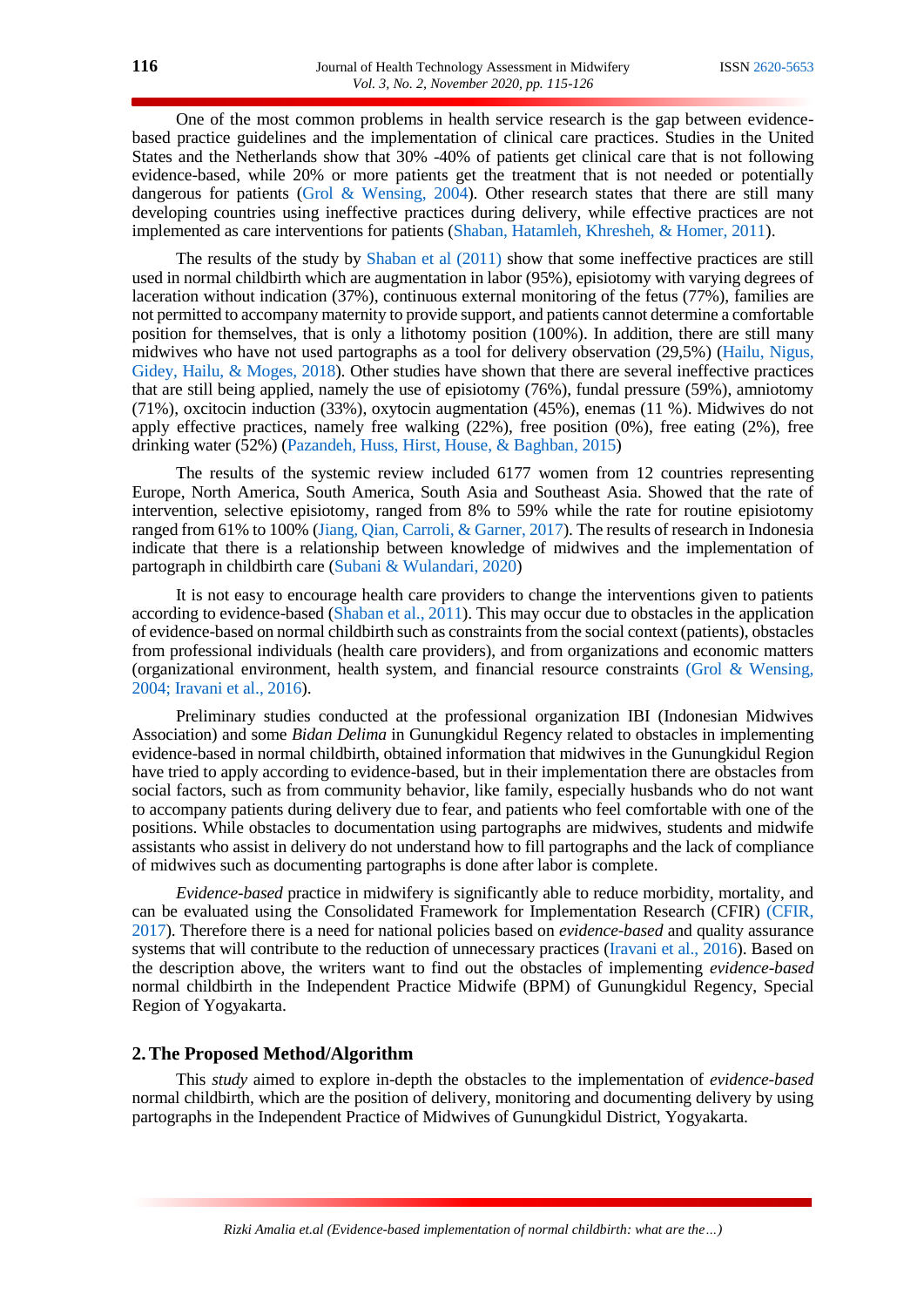## **3.Method**

This research was a qualitative research with a phenomenological descriptive approach, with the aim to find out the phenomenon of obstacles in implementing *evidence-based* positions during delivery and to monitor and document labor using partographs by describing the form of words and language in a special natural context and by utilizing various natural methods [\(Castellan, 2010\)](#page-9-1). Interviews with informants were conducted at the Independent Midwife Practice (PMB) or at an agreed place and observations were made when there were cases of normal childbirth at the midwife's clinic.

The selection of participants used was a *purposive sampling* technique with *convenience* sampling. The participants of this study are midwives who are administrators of the IBI organization (Indonesian Midwives Association) and midwives who have independent clinics with inclusion and exclusion criteria. Inclusion criteria were midwives who had independent clinics (independent midwife practices) for at least 3 years, had standardized Bidan Delima, had a minimum educational qualification of Diploma 3, had STR (Registration Certificate) and Midwife Practice License (SIPB) that were still active, had attended training normal childbirth (APN), and willing to be a participants. Exclusion criteria were a history of psychological disorders and participants who decided to leave during the study. Bidan Delima is a standardized system of service quality for private practice midwives with an emphasis on monitoring and evaluation activities as well as routine and ongoing training and training activities. Ethical approval (ethical approval) from the research ethics committee of the Universitas 'Aisyiyah Yogyakarta (No.781 / KEP-UNISA / I / 2019). All participants were given written consent before the interview.

The researcher functions as the main instrument and is at the same time a planner, executor of data collection, analysis, interpretation of data, and ultimately becomes a reporter of the results of the research [\(Creswell, 2014\)](#page-10-5). The researcher also has a role to reflexively identify participants' biases, values, personal backgrounds, such as gender, culture, history and socioeconomic status [\(Creswell,](#page-10-5)  [2014\)](#page-10-5). The data collection in this study was in-depth semi-structured interviews and normal delivery observations in each of the Independent Midwife Practices (PMB). The interview began with general questions about implementing *evidence-based* positions during delivery and monitoring and documenting delivery using a partograph then participants were asked to explain their experiences of the obstacles to implementing that *evidence-based* implementation. Probing techniques are used by researchers to develop questions during interviews. All interviews were recorded and noted by the first author (midwifery master's student) at each participant's practice site. The duration of the interview was around 30 minutes to 60 minutes, and some participants were interviewed twice if needed. Interviews were conducted on 7 participants. All participants were willing to answer all questions during the interview. The interview continued until data saturation. Data saturation occurred if other new codes or categories did not appear from the last two interviews. The observation that the researchers used was passive participatory observation. Observations were made when there were cases of normal childbirth at the participant's clinic and the researchers made observations before the interview to minimize the effects of Hawnthorne.

Analysis of the data used was thematic analysis by identifying patterned themes. These themes can be identified, coded inductively from raw qualitative data (interview transcripts) or deductively based on theory and the results of previous research. Analysis consisted of 3 activities namely data reduction, data presentation, and conclusion.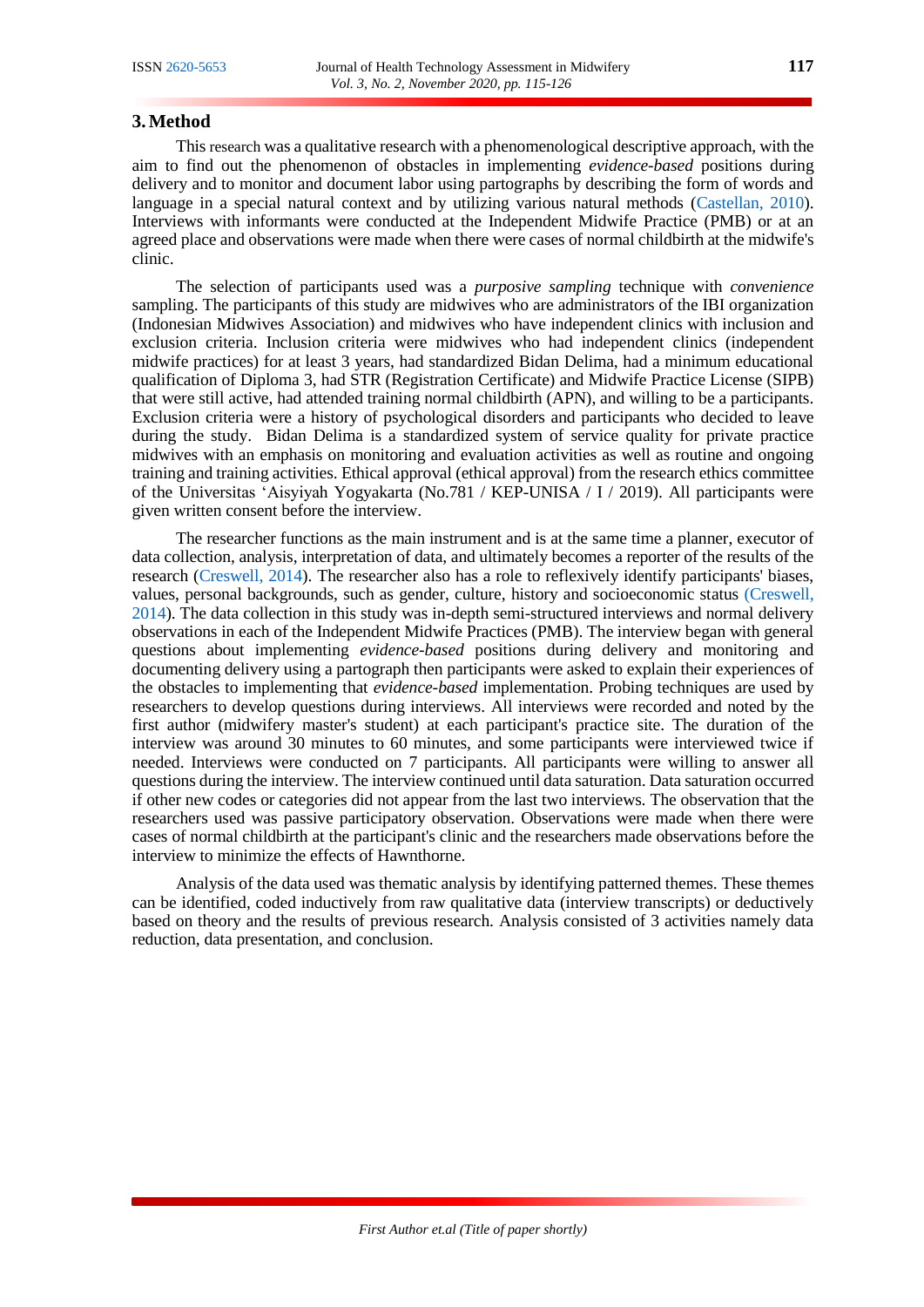## **4. Results and Discussion**

[Table 1](#page-3-0) describes the characteristics of informants.

<span id="page-3-0"></span>

| <b>Characteristics</b>                  | Inf1        | Inf <sub>2</sub> | Inf3      | Inf4        | Inf <sub>5</sub> | Inf <sub>6</sub> | Inf <sub>6</sub> |
|-----------------------------------------|-------------|------------------|-----------|-------------|------------------|------------------|------------------|
| Age                                     | 52          | 43               | 62        | 53          | 53               | 52               | 63               |
| Religion                                | Christian   | Islam            | Islam     | Islam       | Islam            | Christian        | Islam            |
| Education                               | Bachelor of | Bachelor of      | Diploma 3 | Magister of | Diploma 3        | D4               | D <sub>4</sub>   |
|                                         | Applied     | Applied          | Midwifery | Hospital    | Midwifery        | Midwifery        | Midwifery        |
|                                         | Science in  | Science in       |           | management  |                  |                  |                  |
|                                         | Midwifery   | Midwifery        |           |             |                  |                  |                  |
| The experience of<br>being Bidan Delima | 10 years    | 8 years          | 16 years  | 14 years    | 10 years         |                  |                  |

[Table 2](#page-3-1) shows preparation of themes and categories of obstacles to evidence-based implementation of normal childbirth assistance in the independent practice of midwives (PMB) in Gunungkidul Regency.

<span id="page-3-1"></span>**Table 2.** Preparation of Themes and Categories of Obstacles to Evidence-Based Implementation of Normal Childbirth Assistance in the Independent Practice of Midwives (PMB) in Gunungkidul Regency.

| N <sub>0</sub>                                         | <b>Theme</b><br>Category                          |                                                                  | <b>Coding / Meaning / Keywords</b>                                                                                                                                                            |  |  |  |  |
|--------------------------------------------------------|---------------------------------------------------|------------------------------------------------------------------|-----------------------------------------------------------------------------------------------------------------------------------------------------------------------------------------------|--|--|--|--|
|                                                        | <b>Obstacles</b><br>from Patients<br>and Families | Family behavior                                                  | 1.<br>customs<br>2.<br>Habit or culture of society                                                                                                                                            |  |  |  |  |
| $\mathfrak{D}$<br><b>Obstacles</b><br>from<br>Midwives |                                                   | Psychological patient and family<br>Compliance on evidence-based | Patient and family trust in certain midwives<br>Midwives' lack of compliance with evidence-based implementation                                                                               |  |  |  |  |
|                                                        | Motivation                                        |                                                                  | Motivation based on the effectiveness of evidence-based normal<br>childbirth, the midwife's curiosity about new knowledge and is a rule that<br>has been enforced                             |  |  |  |  |
|                                                        |                                                   | Availability of facilities                                       | Lack of availability of facilities for the implementation of labor positions                                                                                                                  |  |  |  |  |
| 3                                                      | <b>Obstacles</b><br>from<br>Organizations         | Development of the latest ideas                                  | The latest ideas from IBI members are still lacking and not yet accessed                                                                                                                      |  |  |  |  |
|                                                        |                                                   | Latest scientific information                                    | IBI member meetings are scheduled but can adapt to situations and<br>1.<br>conditions                                                                                                         |  |  |  |  |
|                                                        |                                                   |                                                                  | Information from other health professionals only on certain events<br>2.<br>New information was obtained from seminars and workshops<br>3.                                                    |  |  |  |  |
|                                                        |                                                   | Evaluation and reward                                            | Evaluation of <i>evidence-based</i> implementation in PMB is carried out<br>1.<br>during delivery, but for evaluation of the organization is only done<br>when the license extension practice |  |  |  |  |
|                                                        |                                                   |                                                                  | 2. <i>Reward</i> is only general and there is no specific rewards regarding<br>evidence-based application.                                                                                    |  |  |  |  |

*Rizki Amalia et.al (Evidence-based implementation of normal childbirth: what are the…)*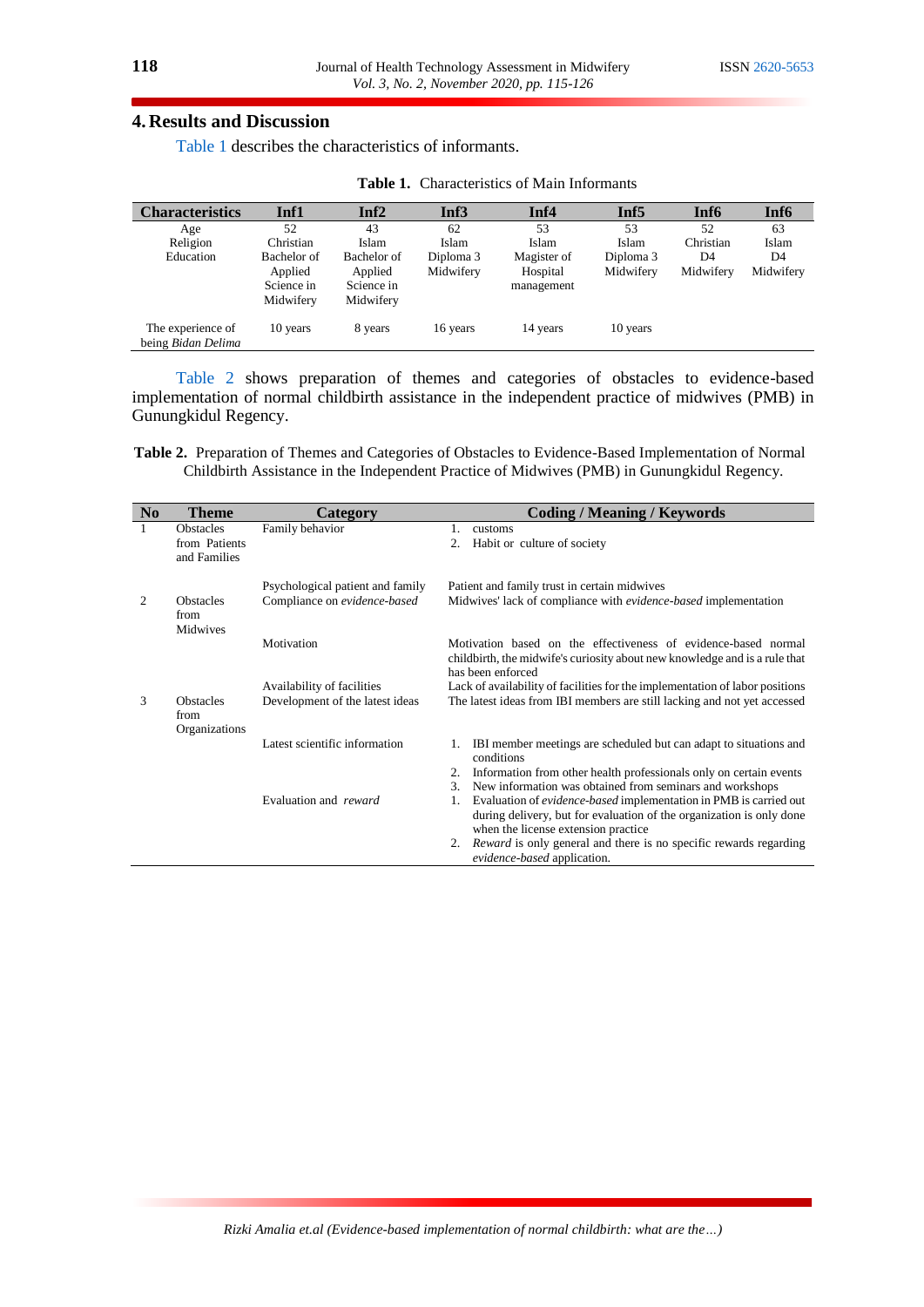[Table 3](#page-4-0) shows observation of *Evidence-Based* implementation of normal childbirth in the independent practice of midwives (PMB) in Gunungkidul Regency

<span id="page-4-0"></span>**Table 3.** Observation of *Evidence-Based* Implementation of Normal childbirth in the Independent Practice of Midwives (PMB) in Gunungkidul Regency

|                        |                                                                                                                                |      | <b>Informant</b> |      |      |      |  |
|------------------------|--------------------------------------------------------------------------------------------------------------------------------|------|------------------|------|------|------|--|
| $\mathbf{N}\mathbf{0}$ | <b>Action</b>                                                                                                                  | Inf1 | Inf2             | Inf3 | Inf4 | Inf5 |  |
|                        | <b>Position during delivery</b>                                                                                                |      |                  |      |      |      |  |
| 1                      | Standing position (upright)                                                                                                    |      |                  |      |      |      |  |
| 2                      | Sitting position                                                                                                               |      |                  |      |      |      |  |
| 3                      | Crawling position                                                                                                              |      |                  |      |      |      |  |
| 4                      | Squatting position                                                                                                             |      |                  |      |      |      |  |
| 5                      | Tilted sleeping position                                                                                                       |      |                  |      |      |      |  |
| 6                      | Lithotomy position                                                                                                             |      |                  |      |      |      |  |
|                        | If not done, explain the reason                                                                                                |      |                  |      |      |      |  |
|                        | all patients felt comfortable in their left-leaning position and lithotomy                                                     |      |                  |      |      |      |  |
|                        | <b>Labor Monitoring and Documentation Using Partographs</b>                                                                    |      |                  |      |      |      |  |
|                        | <b>Partograph Documentation</b>                                                                                                |      |                  |      |      |      |  |
|                        | <b>Fetal Components</b>                                                                                                        |      |                  |      |      |      |  |
| $\mathbf{1}$           | Fetal heart rate every 30 minutes                                                                                              |      |                  |      |      |      |  |
| $\overline{2}$         | Head drop every 4 hours                                                                                                        |      |                  |      |      |      |  |
| 3                      | Moulase every 4 hours                                                                                                          |      |                  |      |      |      |  |
|                        | <b>Maternal Components</b>                                                                                                     |      |                  |      |      |      |  |
| $\mathbf{1}$           | State of amniotic fluid every 4 hours                                                                                          |      |                  |      |      |      |  |
| $\overline{c}$         | Cervical dilation every 4 hours                                                                                                |      |                  |      |      |      |  |
| 3                      | Uterine contractions every 30 minutes                                                                                          |      |                  |      |      |      |  |
| 4                      | A pulse check every 30 minutes                                                                                                 |      |                  |      |      |      |  |
| 5                      | Temperature check every 2 hours                                                                                                |      |                  |      |      |      |  |
| 6                      | Urine protein examination every 2 hours                                                                                        |      |                  |      |      |      |  |
| 7                      | urine count every 2 hours                                                                                                      |      |                  |      |      |      |  |
|                        | If not done, explain the reason                                                                                                |      |                  |      |      |      |  |
|                        | Patients on PMB informant 2 (Inf2) had examined moulase and amniotic fluid but were not documented in partographs<br>$\bullet$ |      |                  |      |      |      |  |
|                        | Patients on PMB informant 3 (Inf3) came with an opening of 8 cm and the recording of the partograph was done after             |      |                  |      |      |      |  |
|                        | delivery                                                                                                                       |      |                  |      |      |      |  |
|                        | Patients on PMB informant 4 (Inf4) came with an opening of 7/8 cm and had BAK before being examined                            |      |                  |      |      |      |  |
|                        | <b>Delivery Monitoring Using Partographs</b>                                                                                   |      |                  |      |      |      |  |
|                        | <b>Fetal Components</b>                                                                                                        |      |                  |      |      |      |  |
| 1                      | Fetal heart rate every 30 minutes                                                                                              |      |                  |      |      |      |  |
| $\overline{2}$         | Head drop every 4 hours                                                                                                        |      |                  |      |      |      |  |
| 3                      | Moulase every 4 hours                                                                                                          |      |                  |      |      |      |  |
|                        | <b>Maternal Components</b>                                                                                                     |      |                  |      |      |      |  |
| $\mathbf{1}$           | State of amniotic fluid every 4 hours                                                                                          |      |                  |      |      |      |  |
| $\overline{c}$         | Cervical dilation every 4 hours                                                                                                |      |                  |      |      |      |  |
| 3                      | Uterine contractions every 30 minutes                                                                                          |      |                  |      |      |      |  |
| 4                      | A pulse check every 30 minutes                                                                                                 |      |                  |      |      |      |  |
| 5                      | Temperature check every 2 hours                                                                                                |      |                  |      |      |      |  |
| 6                      | Urine protein examination every 2 hours                                                                                        |      |                  |      |      |      |  |
| 7                      | Urine count every 2 hours                                                                                                      |      |                  |      |      |      |  |

## *Patient and family obstacles*

Customs are still very trusted by families, so this can affect patient and family acceptance of information and education from health workers, especially midwives. The results of this study are consistent with other studies that explain that ethnicity or customs as social identities adopted by families can significantly influence health behavior (Craig & Kabylbekova, 2015; Craig & [Kapysheva, 2018\)](#page-10-6)

*"...customs in the field of the community, especially, we want to give as much detailed information as we can, but for our families and communities we must be patient because it is the custom that influences us..."* (Inf4)

Another obstacle is the custom or culture of the community on certain matters such as the application of the position of the local community always using a left-leaning position and lithotomy during delivery, even though the informant states that it has provided information about various positions and the patient's freedom to choose a comfortable position. The left-tilted position (lateral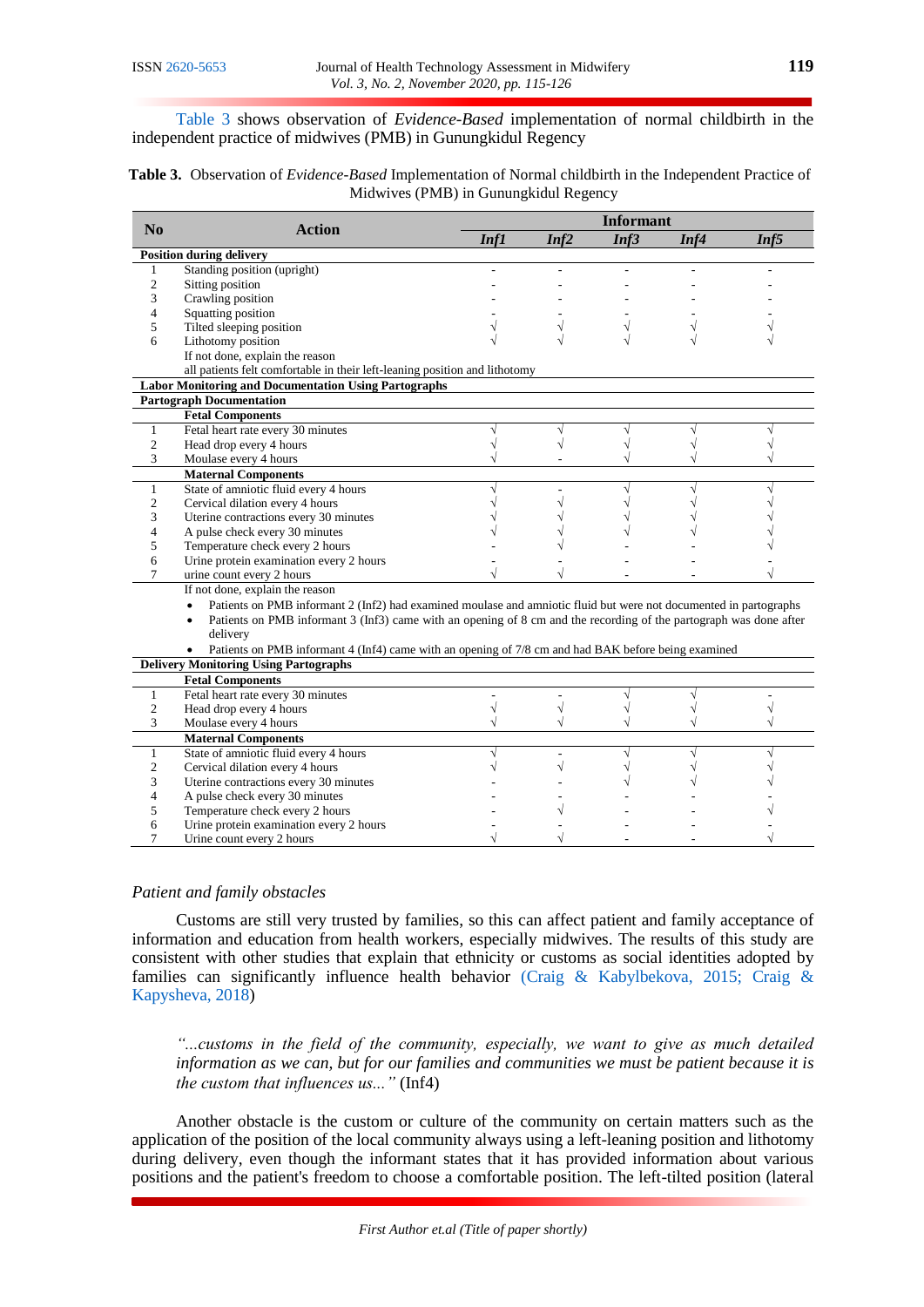to left) is often applied with the reason to accelerate the decline of the head while the lithotomy position is applied when the opening is complete. The results of other studies revealed that the majority of patients know walking and lateral position as a delivery position aimed at accelerating head delivery, while most patients know that the supine position as a birthing position [\(Zileni et al., 2017\)](#page-11-2). The results of other studies revealed that the risk of *Obstetric Anal Sphincter Injury* (OASIS) in nulliparous women, parous women, and women undergoing vaginal delivery with a history of cesarean section was the lowest level of risk in an upright position and the highest level in the lithotomy position. In nulliparous and parous women the lithotomy position increases the risk of OASIS compared to the sitting position. While the squatting position and the use of labor chairs can also increase the risk of OASIS [\(Elvander, Ahlberg, Thies-Lagergren, Cnattingius, & Stephansson,](#page-10-7)  [2015\)](#page-10-7)

Most patients did not know the benefits of each position, they only knew the position model through pictures but did not try to practice during pregnancy, so they only applied positions that were generally used by the community. According to [Zileni et al \(2017\),](#page-11-2) education about various delivery positions for patients is needed so that they can make decisions based on information about their own choices. But midwives must also have the competence to encourage and help patients to choose different positions that are comfortable for patients.

*".....then from that culture, the upside-down position is unfortunate for patients because of fear of falling, usually like that..."* (Inf4)

*"...most often it is oblique position, because the mother giving birth will need us, family, husband, and with her client, we need KIE first to give understanding first because we have to slowly explain..."* (Inf4)

The psychological state of the family also influences the implementation of evidence-based normal childbirth. Patients' trust in certain midwives can prevent midwives from providing information and education. This can occur if the patient is accustomed to and feels comfortable with the services of only certain midwives, so if during delivery that provides other midwife services then this makes the patient need time to adapt again to the newly recognized midwife. Building patient confidence in midwives is not only done during antenatal care services but also during delivery, midwives are also expected to be able to build the confidence of patients who are getting new services for the first time by taking a more intense approach to make patients feel comfortable with midwives who provide services. Other results revealed that the relationship between midwives and patients was largely formed when meeting for the first time in delivery because the majority had not yet formed during pregnancy. However, both midwives and patients show commitment in just a few hours [\(Sosa,](#page-11-3)  [Crozier, & Stockl, 2018\)](#page-11-3).

*"....so if the patient is comfortable with the midwife ... cooperation is easy but sometimes some patients want to go to midwife A, midwife A does not go to midwife B, this makes things uncomfortable for themselves, so to cooperate is rather difficult...."* (IP1)

## *Obstacles from midwives*

In the evidence-based implementation of monitoring and documenting labor using partographs there were some informants who had not complied, this was due to some obstacles felt by the informants in its implementation, that if the patient came in a complete opening so that documentation was done after delivery was complete, they preferred to use separate notes for documentation, then transferred to the partograph sheet if the delivery was complete.

*"....most of them still did not apply the filling correctly, the maximum was when the patient arrived, then when the patient entered in the first phase of the active phase then filled in continued on the partograph sheet but mostly fills it after delivery..."* (Inf1)

*"....If it's an emergency, we have to hold the patient first, it's flexible. because when a patient comes there is no way to do a partograph first, we still serve the patient first..."*(Inf2)

*"....sometimes I am half-hearted because sometimes she comes when the opening is complete so she doesn't use (partograph)...."* (Inf3)

*Rizki Amalia et.al (Evidence-based implementation of normal childbirth: what are the…)*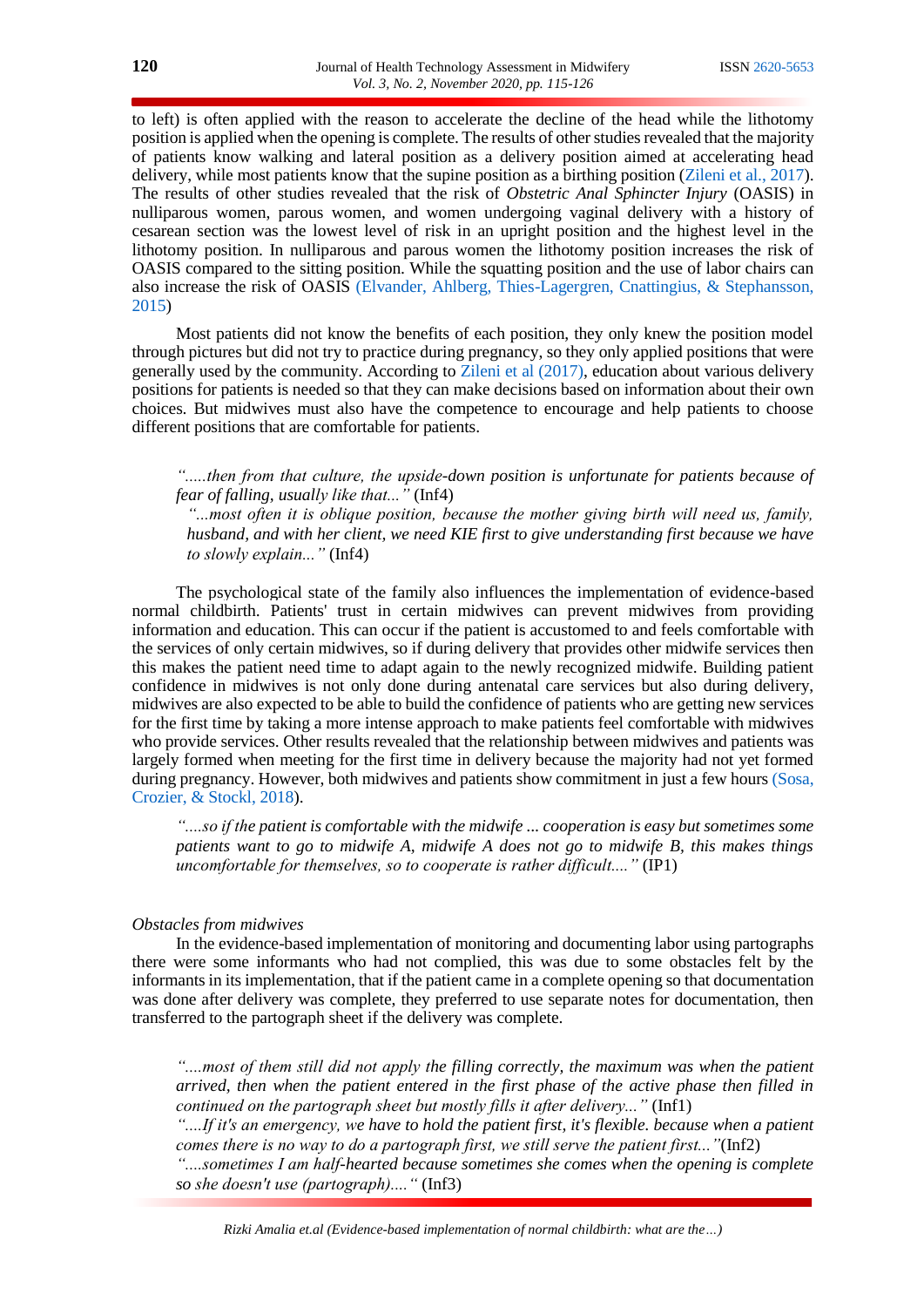Some informants sometimes did not carry out monitoring that lasts 30 minutes on the grounds to maintain patient comfort. In addition, observations show that there were some informants who did monitoring according to the partograph but they did not document it, and there were informants who did partograph documentation 1 week after delivery assistance. This is due to the lack of knowledge and skills of midwives about the importance of using partographs. The lack of midwives at PMB can also hamper the implementation of evidence-based partograph documentation, so that sometimes with students who practice can assist midwives in implementing evidence-based delivery monitoring and documentation using partographs.

*"....we have to do a Fetal Heart Rate check every 30 minutes that's sometimes because the patient feels uncomfortable but the check can't be ordered for every half hour once checked, so maybe it's more likely an hour just to check again...."* (Inf1)

*"....if there are no partograph students, the process will always be stalled, it can't be 100% smooth. Sometimes the patient is only written on the observation sheet, this hour there will be an opening like this, the partograph is written later, so after finishing cleaning the instrument and so on then the partograph is written..."* (Inf4)

The results of this study are in line with other studies which state that there is inadequate documentation of vital parameters on partographs by health workers, this is due to gaps in the knowledge and skills of health workers about the importance of partographs and how to use partographs [\(Mandiwa & Zamawe, 2017\)](#page-10-8). Continuous audits are needed, evaluations and feedback carried out by supervisors can improve performance in terms of professional practice and have also been shown to increase the use of partographs [\(Ivers et al., 2012\)](#page-10-9). The strategy can be a lesson, showing the commitment of sustainable health workers to the implementation of partographs [\(Bedwell, Levin, Pett, & Lavender, 2017\)](#page-9-2).

From the majority of informants, the motivation to change practices for the better is very good. The motivation is based on the effectiveness of evidence-based normal childbirth that has been applied to midwifery practices, evidence-based is a rule that has been enforced by the IBI organization and the Public Health Service, and the midwife's curiosity about new knowledge.

*"....the success of the pattern (evidence-based) that we apply..."* (Inf1)

*"....if that's the case, we can see the reality, if the reality of the new one is better than the old one, it means it's the best. We do real practice, not just theory, if it's good for patients, the reaction is also good, that's all....."* (Inf2)

*"....my first motivation is ... my curiosity is very high so it makes me want to understand what is right, what is appropriate. Then the next is because this knowledge develops, then society is clever, then now is the era of law, we must be in accordance with existing standards..."* (Inf4) *"......if it is indeed a rule, and the regulation must have been researched and has gone through a long process and it must be good. I think like that, so if it is not done then it will be detrimental to other parties or others or even yourself..."* (IP1)

Motivation is one of the success factors in the application of evidence-based. The high motivation of health workers, especially midwives will increase awareness of the importance of the application of evidence-based in daily practice. [Grol and Wensing \(2004\)](#page-10-1) stated that health workers need to be given the latest information, motivation, and training to apply evidence-based in their daily practices. Other research results claimed that lack of awareness and motivation, as well as the presence of external factors, are important obstacles in the application of evidence-based [\(Wallace](#page-11-4) *et al*, 2012)

In the evidence-based implementation of positions during delivery, most of the informants stated that they had received training and seminars on various positions in delivery, but not all midwives had the tools to support the implementation of these positions. This is in line with research that explains that health facilities will be able to provide quality services if there is adequate and functional infrastructure (equipment), and have sufficient human resources who are trained to work according to standards [\(Fisseha, Berhane, Worku, & Terefe, 2017\)](#page-10-10)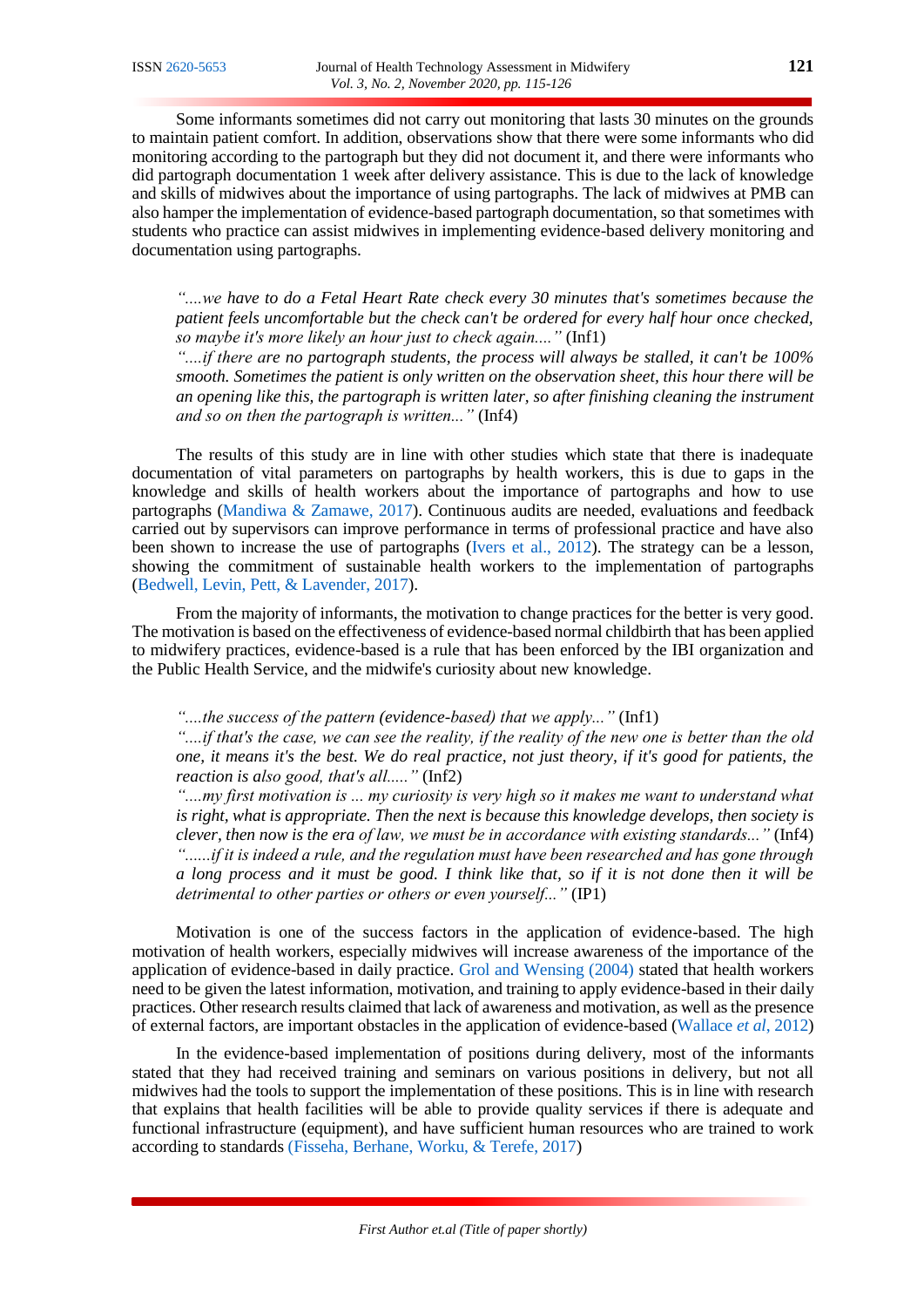*"....yes, my birth position is still like that. I also haven't changed the labor bed yet..."* (Inf3) *"....we had a birthing ball ... what's that called ?? well that's to help the head come out. But after that, the ball was broken..."* (Inf4)

## *Obstacles from the organization*

The results of interviews with informants stated that the IBI organization strongly supports new ideas from members as long as it is positive and does not harm patients and health workers. But the latest ideas from members of the organization are still lacking and have not yet been accessed. Lack of access to information, lack of interest in members of the IBI organization to read research journals, especially international research journals, and not being able to assess (critical appraisal) of this study are obstacles to making changes by finding the latest information. The critical appraisal of a study is to formulate clinical questions that can be answered, find the best evidence, critically evaluate the evidence, apply the evidence, and evaluate the results of the application [\(Halas et al, 2015\)](#page-10-11).

*"....supported, if it's positive then it will be supported..."* (Inf3)

*".....yes, all this time, from the organization, things are very positive, very supportive, for things that lead to the future, even the support is not only moral, but also material...."* (Inf4) *".....eee really supported if there is new knowledge, even those who have finished training. Not all members keep training. Later the results will be given when the meeting is delivered, so all members can know because they are socialized, so the IBI organization is very concerned...."* (Inf5)

*"....as long as it does not harm the patient why not just accept it and I support it...."* (IP1) *"....yaaa .. so far for specifically in Gunungkidul not so accessible as that, so just discussing then adjusting or waiting for SOPs from the government level for example from RSUP Dr. Sardjito, from the Department of Health, but specifically for professional organizations themselves actually have not developed to get there in Gunungkidul ... so it's still adjusting the government...."* (Inf1)

*".....I don't think there is an idea from the members...."* (Inf2)

The latest information on evidence-based normal childbirth is usually obtained from seminars and workshops organized by IBI organizations, other health professional organizations, hospitals and also health institutions. As for accessing and reading journals are still rarely done. Other research states that health workers who provide care for childbirth patients must attend training and be regularly updated in the implementation of clinical practices, training methods can improve learning for health workers and improve the quality of service to patients [\(Bedwell et al., 2017\)](#page-9-2)

*".....yes from seminars and from products that sometimes hold. From the product, it is like sponsoring the training..."* (Inf3)

*"....from seminars and training, it's not often anymore, only once a month and it used to be very frequent training workshops back then...."* (Inf5)

*".....usually obtained from seminars and workshops..."* (IP1)

IBI members 'meetings in the Gunungkidul Regency are scheduled at the branch level every 1- 2 months, branch management meetings are planned once every 1 month and *Bidan Delima* meeting is held every 2 months, but the meeting schedule can change according to the members' schedules because most of IBI organization member is ASN. The special meeting of members of the IBI organization allows organization members to exchange experiences related to obstacles in the implementation of evidence-based childbirth or delivery and discuss the latest case findings or issues regarding maternal neonatal occurring in the community so that the presence of activity can increase midwives' awareness to apply daily practices *evidence-based*. The local consensus process (agreement between professionals on clinical issues) is quite effective in influencing health workers in applying *evidence-based* to clinical practice.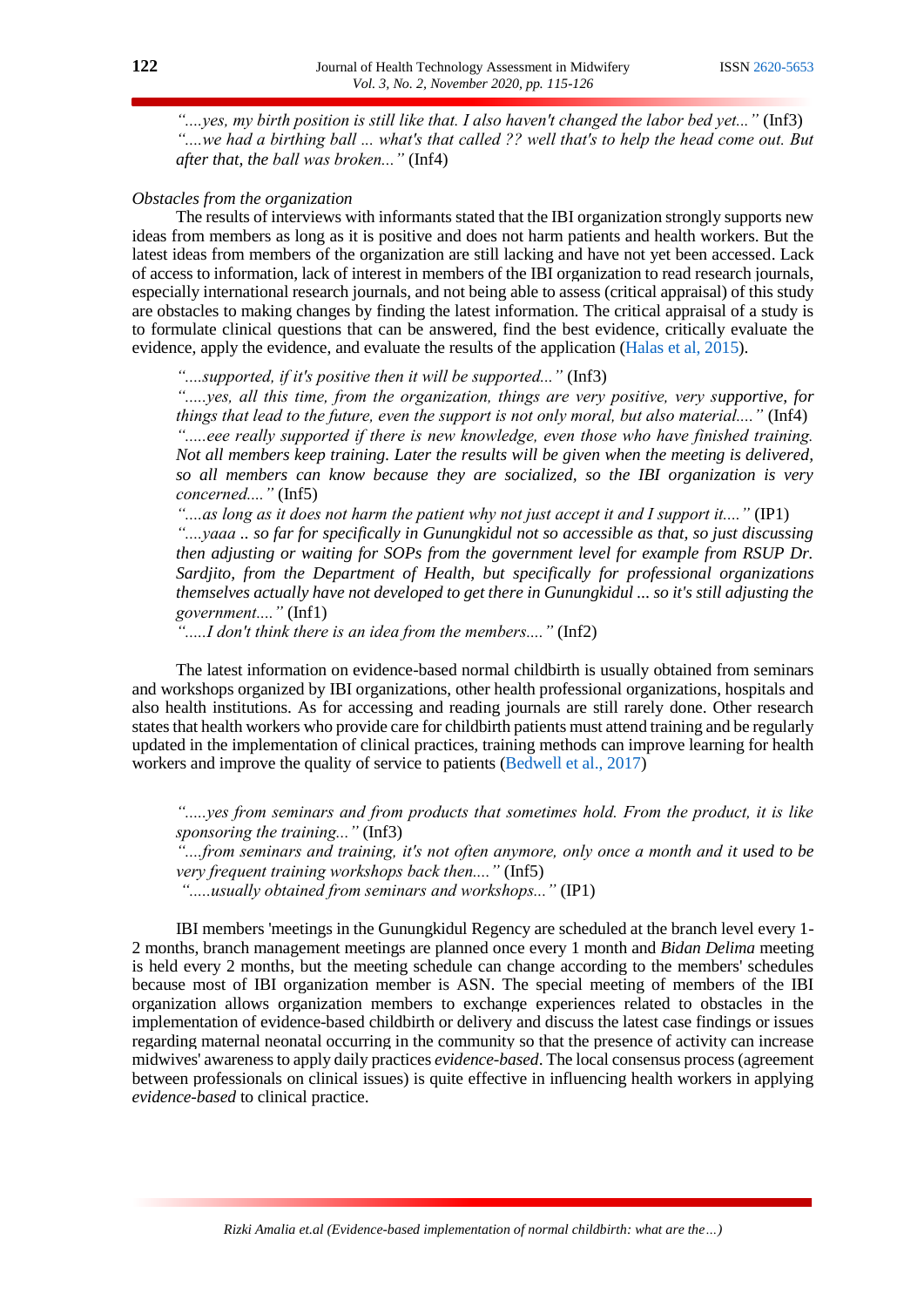*"....IBI meetings are regularly held at the branch level every 2 months, then for the branch management meeting it is planned to be held every month for the daily management to adjust the needs and conditions so that it cannot be routine, but coordination continues through WA...."* (Inf1)

*"...organized .... But sometimes ... it is not easy to gather members, but long before they were held, they were informed..."* (Inf5)

*"....So for each branch, it has its own schedule, actually scheduled every month but because of the busyness it can be once every 2 months just a meeting ... so it depends on the situation because there are many jobs at the puskesmas now..."* (IP1)

Based on interviews with informants the exchange of information from other health workers only on certain events such as seminars and training conducted by other health organizations. The exchange of information between midwives and other health workers will be able to improve midwives' knowledge and skills in implementing evidence-based normal childbirth. There are several strategies to influence health workers in applying evidence-based into clinical practice, that by distributing educational materials such as guidelines, practice recommendations and research journals, as well as attending conferences (seminars and training) and continuing lecture, but this method is still considered ineffective.

*"...The exchange is clear that from the outside it is from the profession of every particular event from IDI. Then from the Nurse, there were also activities from PPNI which also had a seminar...."* (Inf4)

*"...depending on the type of training, for the information we get, it is adjusted to our needs as well, if indeed it is new knowledge that we have never trained and we want to update about the sciences that might have been different yesterday than now so it depends on the type of training that is held, if it is about exchanges information..."* (Inf2)

An evaluation of evidence-based implementation in PMB is carried out during delivery in the hope that the midwife will immediately correct practices that are not appropriate for subsequent delivery patients. Every PMB at Bidan Delima or who has not become a Bidan Delima must be able to conduct an Independent Study in their own independent practice. Conducting Independent Study means that midwives independently assess the performance of maternal and child health services, reproductive health and family planning (KB). This Independent Study is a study guide or guides used to help midwives make their own assessments of services without the need for intensive guidance from the facilitator in achieving service according to standards Bidan Delima, 2018.

*".....I evaluated it from the question on the patient. Then the partograph is physically filled out with reports from the documentation..."* (Inf1) *".....we also saw during the monitoring process of the SOP and sometimes if he (the employee) helped with the delivery, I observed it directly..."* (Inf4)

Evaluation from the organization is only done when the license extension practices for *Bidan Delima* only. Permit to extend the practice of *Bidan Delima* is done every 5 years, if the evaluation by the organization is done every time the license is extended, then this is not in accordance with the statement stated in the Technical Book of Branch Level *Bidan Delima* Program (2013) that monitoring of *Bidan Delima* is carried out 6 (six) months after PMB becomes a Bidan Delima and must be done routinely at least once a year in each district/city.

*"....if evaluating directly to a friend's place like that, it is done if there are members who want to extend their practice permit, it must get a recommendation, the recommendation is obtained after the management along with the Bidan Delima will come to the midwife's place at all to ask questions and so on but in detail not just that, it's only in general...."* (IP1)

In addition, there are no rewards/awards for midwives specifically regarding the application of evidence-based, awards are still generally only for midwives who excel. The existence of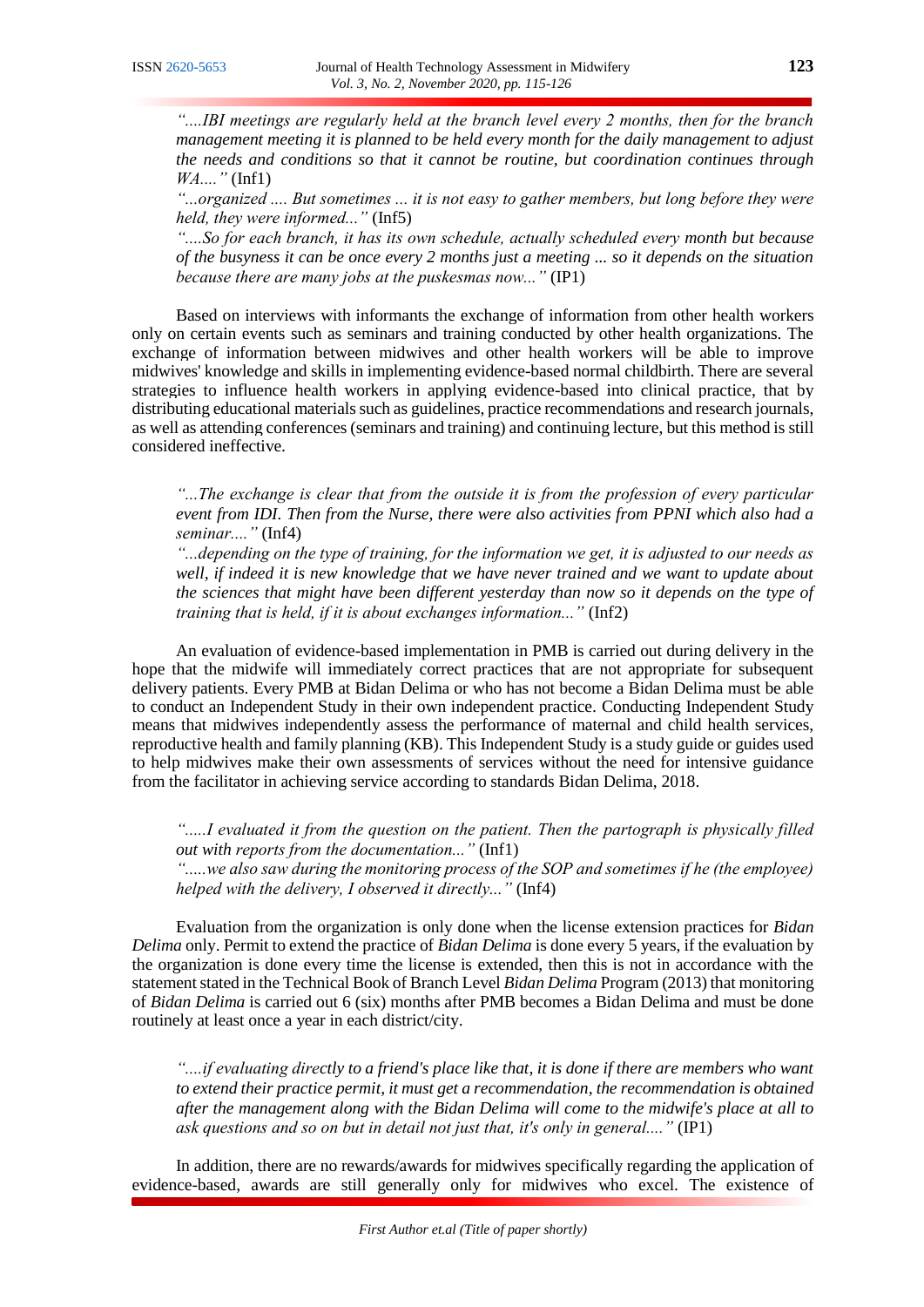rewards/awards can increase the motivation of midwives in implementing practices that are evidencebased so that they can improve the quality of services provided to patients.

*".....limited to reward for Bidan Delima only..."* (Inf1) *".....*no, it's normal, that's part of the obligation not to expect reward*...."* (Inf2)

Based on the results of the study stated that reward for work in terms of salary (adequate salary), career opportunities (job security, promotion prospects), and rewards (appreciation and support at work) are very important not only for retention purposes but for the maintenance of health workers who are healthy [\(Darboe, Lin, & Kuo, 2016\)](#page-10-12).

The researchers only used qualitative data to reveal the obstacles that occur in the implementation of evidence-based delivery assistance, in observation of normal childbirth, the researchers only observed one Midwife Independent Practice (PMB), one delivery aid, so that it still did not adequately describe how the implementation of evidence-based help delivery was normal in each of the Independent Midwife Practices (PMB), and interviews were only conducted with health workers, that were midwives, so this study did not describe the opinions of patients about the health services they received. The sample selection of researchers initially planned to use the simple random sampling technique, but in conducting the study, the sample was chosen by the local IBI organization, which was choosing a midwife who was easily accessible to be an informant (convenience sampling) so that the information obtained has low credibility.

## **5. Conclusion**

Implementation of delivery position, monitoring and documentation of partographs have largely been carried out in accordance with evidence-based, but there were still some that were not appropriate because there were some obstacles in its implementation. The delivery position that is often used by patients is the lithotomy position and tilt to the left (lateral), and in monitoring and documentation using partographs there were still some midwives who had not applied the use of partographs in accordance with the standards. Some obstacles in the implementation of evidencebased delivery position, monitoring and documentation of delivery using partographs were obstacles from patients and families, obstacles from midwives, and obstacles from the organization.

### **Acknowledgment**

I thank the midwives in the Gunungkidul district who participated in this study and the institutions of the Muhammadiyah University of Banjarmasin who supported authors during the study.

## **References**

- <span id="page-9-2"></span>Bedwell, C., Levin, K., Pett, C., & Lavender, D. T. (2017). A realist review of the partograph: When and how does it work for labour monitoring? *BMC Pregnancy and Childbirth*, *17*(1), 1–11. <https://doi.org/10.1186/s12884-016-1213-4>
- <span id="page-9-1"></span>Castellan, C. M. (2010). Quantitative and Qualitative Research: A View for Clarity. *International*  Journal *of Education*, *2*(2), 5. Retrieved from <http://www.macrothink.org/journal/index.php/ije/article/>

<span id="page-9-0"></span>CFIR. (2017). *CFIR Constructs*. Ann Arbor: Center for Clinical Management Research.

Craig, B. J., & Kabylbekova, Z. (2015). Culture and Maternity Care in Kazakhstan: What New Mothers Expected. *Health Care for Women International*, *36*(1), 41–56. <https://doi.org/10.1080/07399332.2014.942904>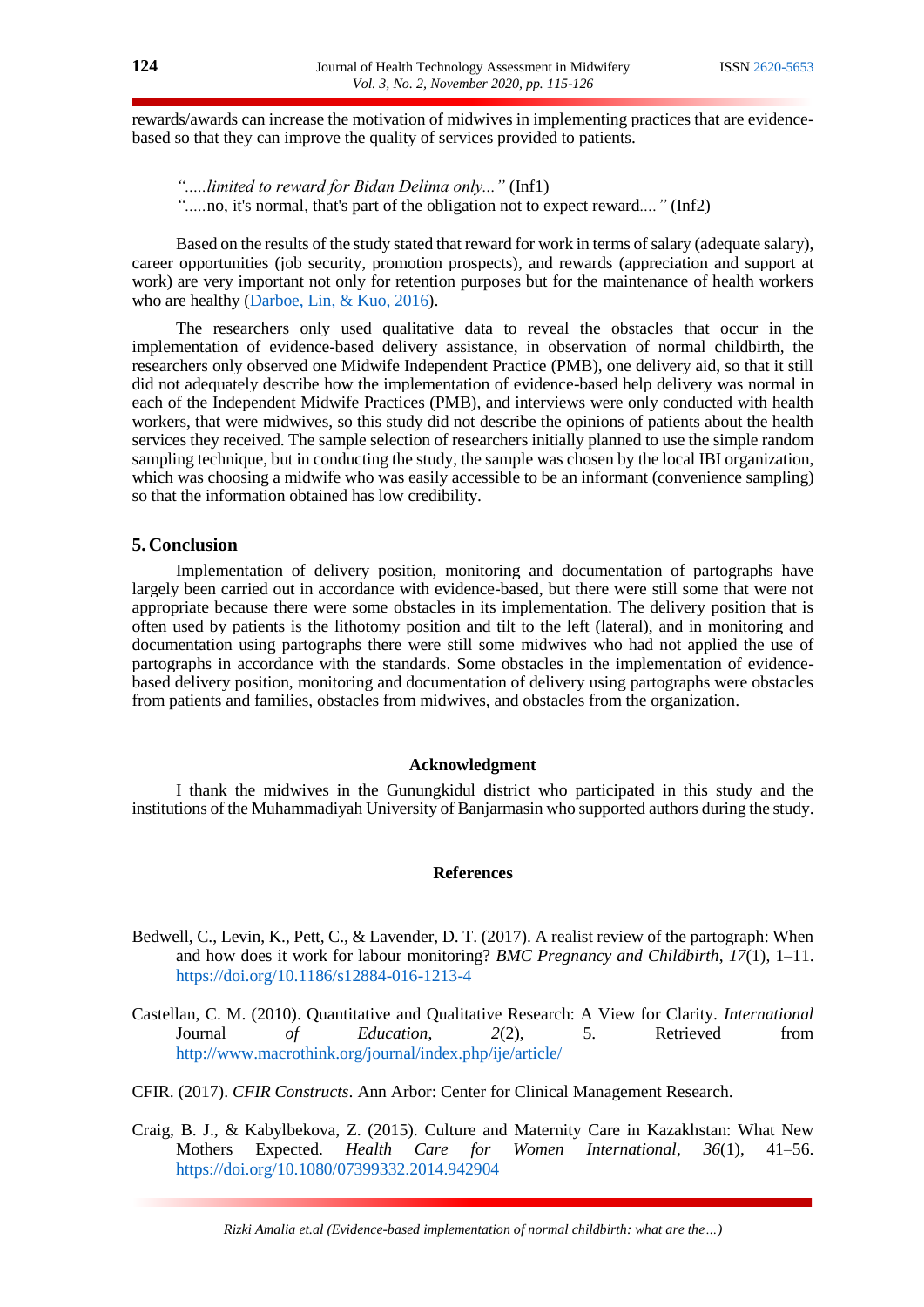- <span id="page-10-6"></span>Craig, B. J., & Kapysheva, A. (2018). Situated influences on perceived barriers to health behavior change: cultural identity and context in Kazakhstan. *Ethnicity and Health*, *23*(8), 831–846. <https://doi.org/10.1080/13557858.2017.1296560>
- <span id="page-10-5"></span>Creswell, J. W. (2014). *Research design pendekatan kualitatif, kuantitatif, dan mixed*. Yogyakarta: Pustaka Pelajar.
- <span id="page-10-12"></span>Darboe, A., Lin, I. F., & Kuo, H. W. (2016). Effort-reward imbalance and self-rated health among Gambian healthcare professionals. *BMC Health Services Research*, *16*(1), 1–9. <https://doi.org/10.1186/s12913-016-1347-0>
- <span id="page-10-7"></span>Elvander, C., Ahlberg, M., Thies-Lagergren, L., Cnattingius, S., & Stephansson, O. (2015). Birth position and obstetric anal sphincter injury: A population-based study of 113 000 spontaneous births. *BMC Pregnancy and Childbirth*, *15*(1), 1–9[. https://doi.org/10.1186/s12884-015-0689-](https://doi.org/10.1186/s12884-015-0689-7) [7](https://doi.org/10.1186/s12884-015-0689-7)
- <span id="page-10-10"></span>Fisseha, G., Berhane, Y., Worku, A., & Terefe, W. (2017). Quality of the delivery services in health facilities in Northern Ethiopia. *BMC Health Services Research*, *17*(1), 1–7. <https://doi.org/10.1186/s12913-017-2125-3>
- <span id="page-10-1"></span>Grol, R., & Wensing, M. (2004). What drives change? Barriers to and incentives for achieving evidence-based practice. *Medical Journal of Australia*, *180*(6 SUPPL.), 57–60. <https://doi.org/10.5694/j.1326-5377.2004.tb05948.x>
- <span id="page-10-2"></span>Hailu, T., Nigus, K., Gidey, G., Hailu, B., & Moges, Y. (2018). Assessment of partograph utilization and associated factors among obstetric care givers at public health institutions in central zone, Tigray, Ethiopia. *BMC Research Notes*, *11*(1), 1–6[. https://doi.org/10.1186/s13104-018-3814-](https://doi.org/10.1186/s13104-018-3814-7) [7](https://doi.org/10.1186/s13104-018-3814-7)
- <span id="page-10-11"></span>Halas, G.,Schultz, A.S.H., Rothney, J., Goertzen, L., Wener, P., Katz, A. (2015). A Scoping Review Protocol To Map The Research Foci Trends In Tobacco Control Over The Last Decade. BMJ Open, 5, e006643–e006643.
- <span id="page-10-0"></span>Iravani, M., Janghorbani, M., Zarean, E., & Bahrami, M. (2016). Barriers to implementing evidencebased intrapartum care: A descriptive exploratory qualitative study. *Iranian Red Crescent Medical Journal*, *18*(2), 1–7.<https://doi.org/10.5812/ircmj.21471>
- <span id="page-10-9"></span>Ivers, N., Jamtvedt, G., Flottorp, S., Young, J. M., Odgaard-Jensen, J., French, S. D., … Oxman, A. D. (2012). Audit and feedback: Effects on professional practice and healthcare outcomes. Cochrane *Database of Systematic Reviews*, *2012*(6). <https://doi.org/10.1002/14651858.CD000259.pub3>
- <span id="page-10-4"></span>Jiang, H., Qian, X., Carroli, G., & Garner, P. (2017). Selective versus routine use of episiotomy for vaginal birth ( Review ) SUMMARY OF FINDINGS FOR THE MAIN COMPARISON. Cochrane *Database of Systematic Reviews*, (2), 77. <https://doi.org/10.1002/14651858.CD000081.pub3>[.www.cochranelibrary.com](www.cochranelibrary.com)
- <span id="page-10-8"></span>Mandiwa, C., & Zamawe, C. (2017). Documentation of the partograph in assessing the progress of labour by health care providers in Malawi's South-West zone. *Reproductive Health*, *14*(1), 1– 7. <https://doi.org/10.1186/s12978-017-0401-7>
- <span id="page-10-3"></span>Pazandeh, F., Huss, R., Hirst, J., House, A., & Baghban, A. A. (2015). An evaluation of the quality of care for women with low risk pregnanacy: The use of evidence-based practice during labour and childbirth in four public hospitals in Tehran. *Midwifery*, *31*(11), 1045–1053. <https://doi.org/10.1016/j.midw.2015.07.003>

*First Author et.al (Title of paper shortly)*